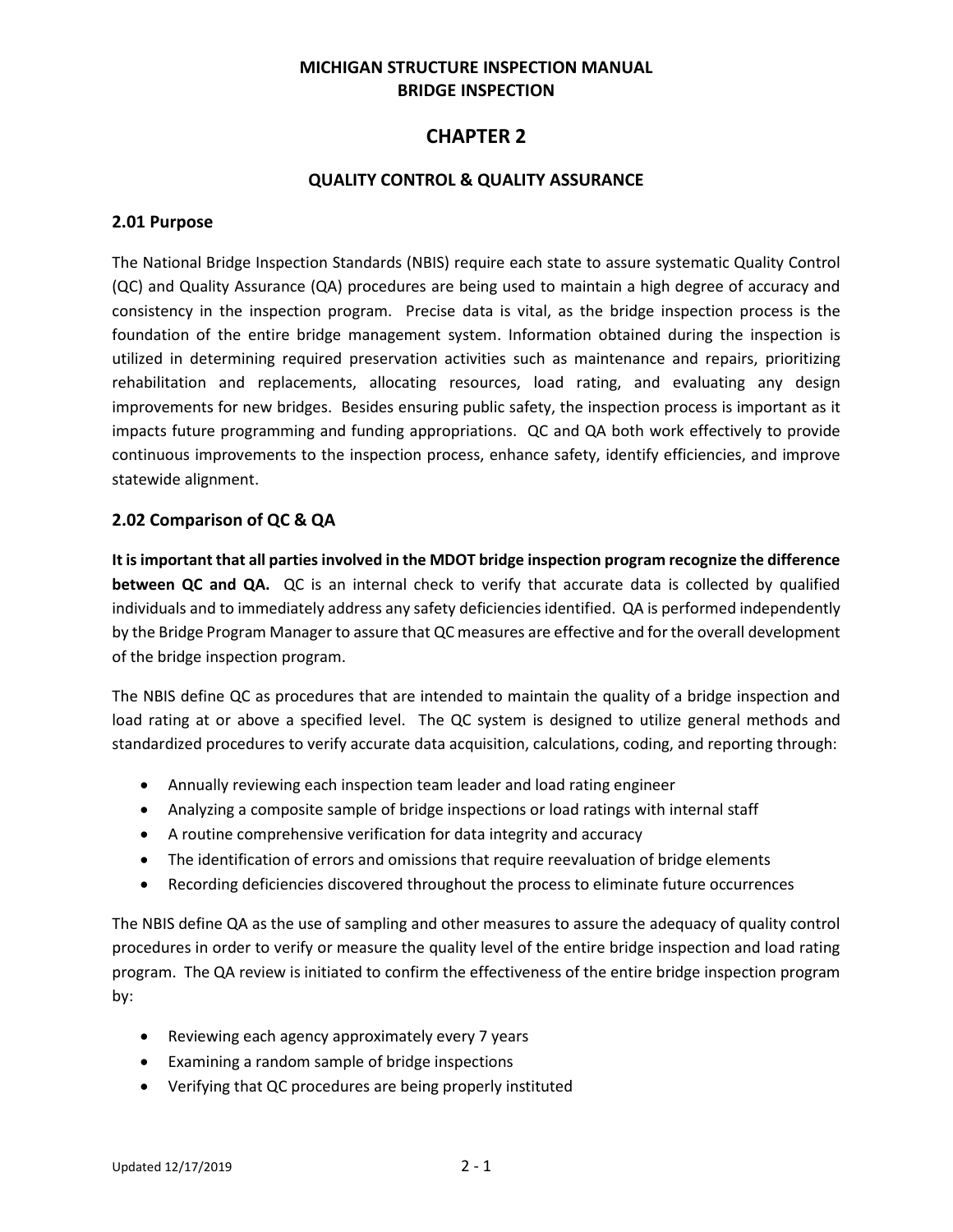- Categorizing any lapses during the inspection or load rating process
- Reporting the findings to each inspector, load rating engineer, and their employer

### **2.03 Responsibilities**

QC procedures are developed by the organization employing the team leader. It is the bridge owner's responsibility to verify that the QC procedures for each team leader are being adhered to on an annual basis. The FHWA provides a summary of the information that should be provided in QC procedures:

- 1. Define and document QC roles and responsibilities.
- 2. Document qualifications required for Team Leaders.
- 3. Document process for tracking how qualifications are met, including:
	- a. Years and type of experience.
	- b. Training completed.
	- c. Certifications/registrations.
- 4. Document required refresher training, including:
	- a. NHI training courses, other specialized training courses, and/or periodic meetings.
	- b. Define refresher training content, frequency, and method of delivery.
- 5. Document special skills, training, and equipment needs for specific types of inspections.
- 6. Document procedures for review and validation of inspection reports and data.
- 7. Document procedures for identification and resolution of data errors, omissions and/or changes.

The bridge owner should maintain a copy of the QC procedures in a separate bridge file in accordance with [Chapter 4.](https://www.michigan.gov/mdot/0,4616,7-151-9625_24768_24773_59525-326737--,00.html)

### **All bridge owners are required to ensure that QC is performed for each team leader they employ. In addition, all consultants are required to ensure that QC is performed for each team leader they employ.**

The Bridge Program Manager is responsible for ensuring QA reviews are completed. The QA reviews may be conducted directly by MDOT staff or by a qualified consultant.

### **2.04 Quality Control Requirements**

Each organization is required to maintain QC procedures in a separate bridge file that are to be utilized on an annual basis or more often if deficiencies in the inspection process are regularly identified. If systemic errors or omissions are discovered, then additional QC efforts must be undertaken. Such additional work may require re-inspection of all bridges completed by the individual not meeting credential requirements of the NBIS, re-inspection of all structures with errors, or additional follow up QC efforts to ensure an individual inspector has corrected procedures found unsatisfactory.

QC reviews are to be completed by a qualified team leader that did not perform the original bridge inspection being reviewed. Although the majority of QC reviews for MDOT owned bridges are performed by other internal inspection staff, those who do not have an inspection team large enough may allow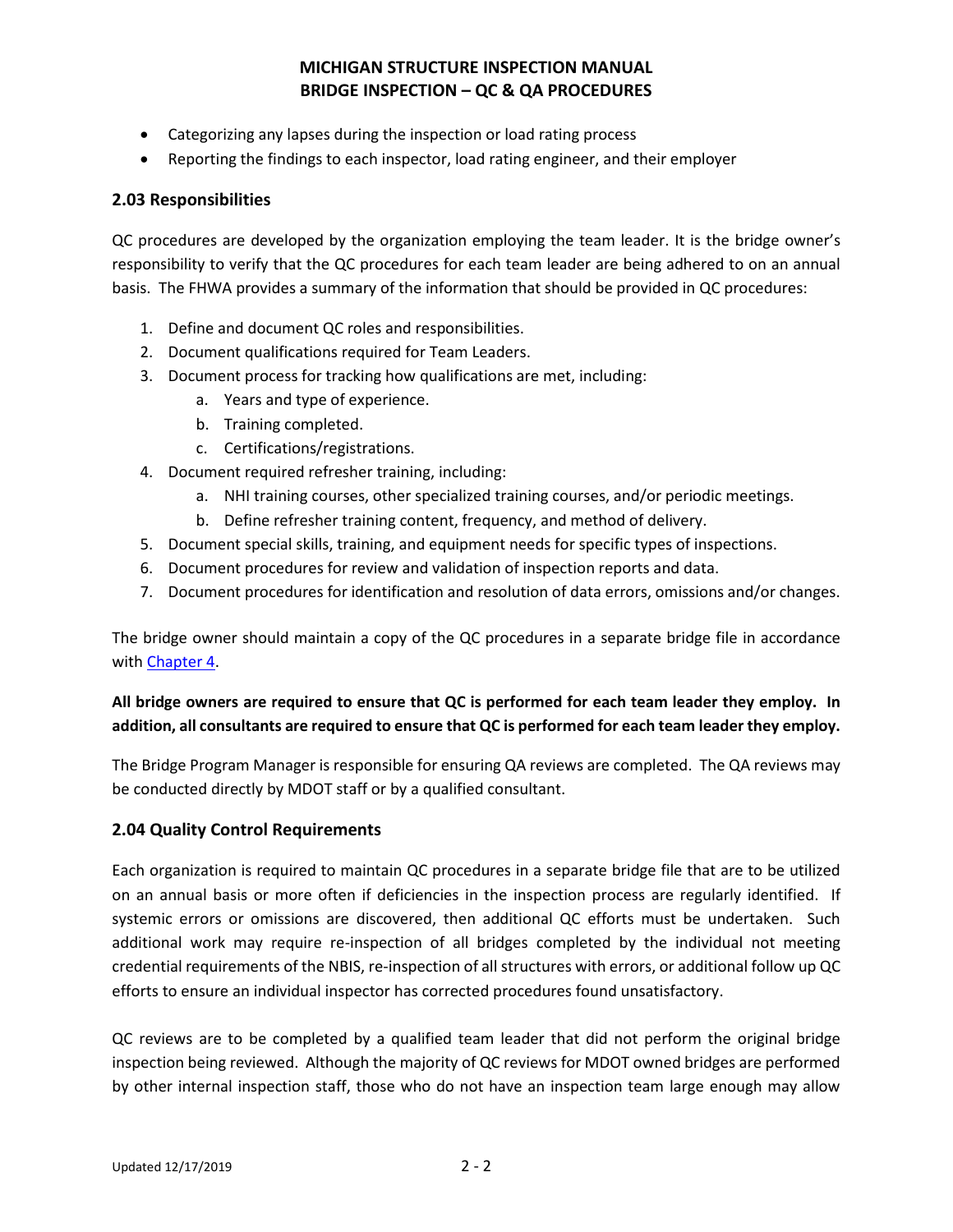another agency to perform the QC process for them. This action is especially helpful as it allows local agencies to partner with one another and share ideas for improved quality. Local agencies must retain a letter or other signed statement in the QC file that substantiates the completion of QC reviews for each inspection team leader that performed services on their inventory.

Each employer must complete QC file reviews on at least 5 percent of the inspections performed by each individual team leader per year. Further action will occur with conducted field reviews on at least 50 percent of the files selected. The employer completing the QC must have a method to document that the QC procedures are being followed. If the QC procedures cannot be verified or deficiencies are discovered during the QA process, the QC file review should be increased to 10 percent until the next review.

It is important for every random sample to be representative of the entire bridge inventory and not rely heavily on one structure type or condition. The team leader performing the QC review shall perform a file and field review within 18 months of the previous inspection date for each bridge inspection being examined. All of the following must be verified and documented:

- Team leader and diving inspector credentials meet NBIS requirements
- Inspection report(s) are complete with timely submission
- Condition ratings are in accordance with the MDOT *[NBI Rating Guidelines](http://www.michigan.gov/bridgeinspect)*
- Structure Inventory & Appraisal coding is accurate
- The inspection interval conforms to MDOT *[Guidelines for Bridge Inspection Frequencies](http://www.michigan.gov/bridgeinspect)*
- Comments provided support the rating for components in fair or worse condition
- Work recommendations are inclusive
- Elements, condition states, and quantities are accurate
- Requests for Action have been submitted (when required)
- Load rating analysis incorporates current conditions
- Stream bed cross section information is documented and aligns with the MDOT *[Guidelines for](http://www.michigan.gov/bridgeinspect)  [Bridge Inspection Frequencies](http://www.michigan.gov/bridgeinspect)*
- Scour Plan of Action information is accurate
- Critical findings were reported to the bridge program manager
- Photographs were generated for each inspection that included the deck, elevation, and all poor elements
- Bridge file information is organized and complete according t[o Chapter 4](http://www.michigan.gov/mdot/0,4616,7-151-9625_24768_24773-326737--,00.html)

Annual quality control documentation for file and field reviews must be maintained and provided upon request of bridge owner, MDOT, or FHWA. A spreadsheet should be organized for each team leader that denotes whether a field review was performed with the file review. It is recommended that a checklist be utilized for file reviews to ensure all necessary items are reviewed. Field reviews will include verifying that applicable SI&A items are coded correctly and confirm that the condition ratings and supporting comments on the inspection reports are accurate. A copy of the BSIR or CSIR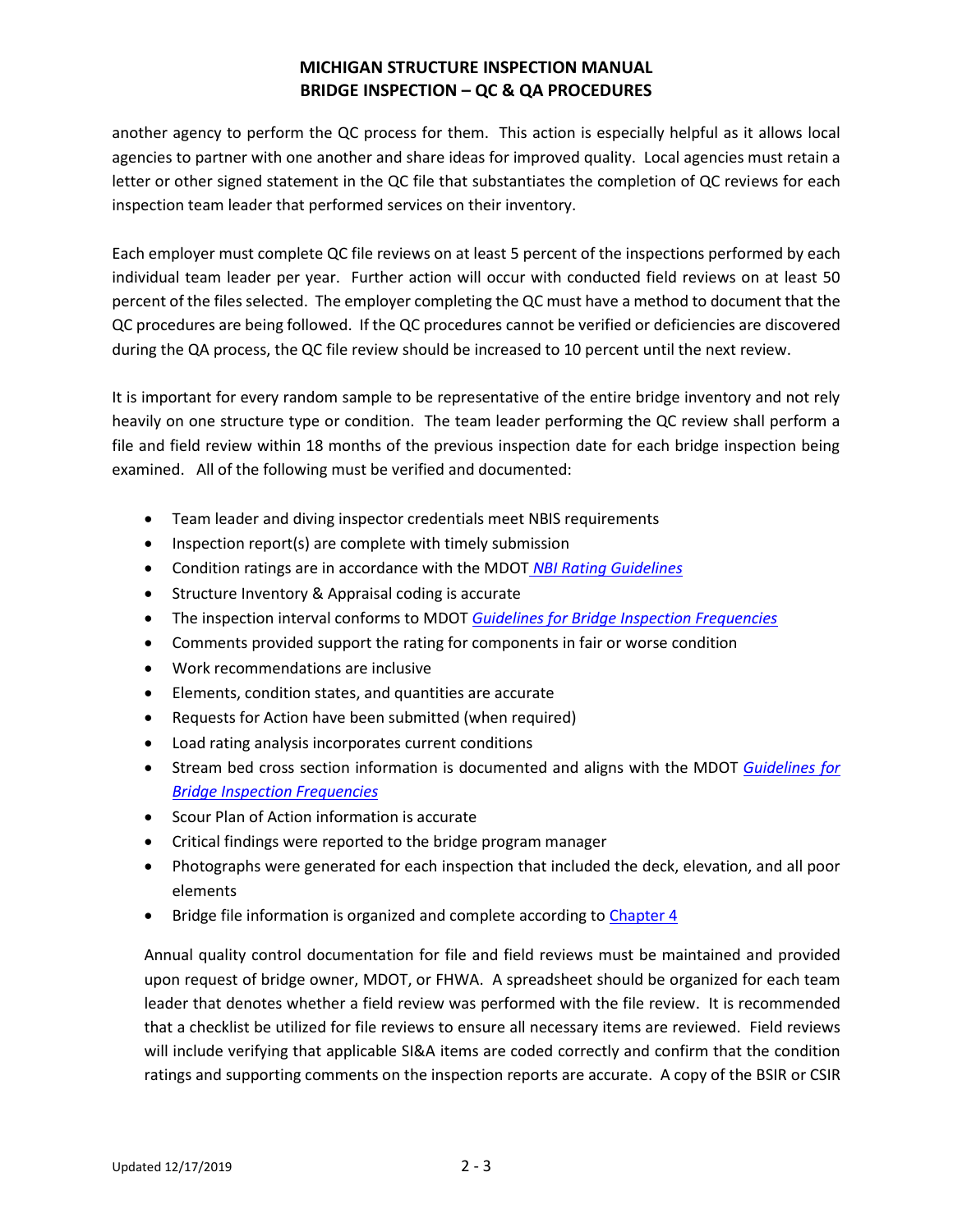should be marked up to document the recommendations. When possible, the team leader should accompany those performing the QC review to answer questions.

### **2.05 Quality Assurance Requirements**

The Bridge Program Manager or a qualified consultant will schedule QA reviews for each bridge and review the results with the agency to improve the overall quality of the bridge inspection program. Each agency subject to a QA review will receive a report of the QA findings. Bridge owners and their consultants should review the QA findings and utilize them to improve their internal processes. MDOT recommends that each bridge owner store the QA findings in their QC file for use to improve internal performance.

The QA reviews performed by MDOT, or a consultant acting on their behalf, will verify the use of effective QC procedures for each bridge owner and review bridge files for approximately 10 percent of the total network. Further action will occur with conducted field reviews on at least 50 percent of the files selected.

QA is conducted on a random basis so the sample will be representative of the entire inventory. However, the sampling may be augmented for a minimum percentage of each structure type and occasionally for specific attributes. The QA process should begin by evaluating whether:

- A file is being maintained for QC activities, personnel credentials, and each bridge in the inventory
- The inspector entering the reports meets the minimum requirements of a team leader
- The load rating engineer is a licensed professional engineer in Michigan
- The diving inspector has successfully completed an FHWA approved comprehensive bridge inspection or underwater diver bridge inspection training course
- The inspections for the entire inventory were completed on time
- The quantity of inspections performed each day are suitable

A QA report will be generated for each bridge that is reviewed during the process. This will aid the bridge owner as deficiencies are identified for each team leader. Each report should include the following information:

- MDOT region or local agency
- Team leader and organization
- Structure number
- Facility
- Feature
- Location
- Date of BSIR, SI&A, work recommendations, and load rating
- Inspection frequency

A review of the load rating should be thorough enough to confirm:

- Whether the load rating is condition based
- If the analysis was performed using the latest version MDOT Bridge Analysis Guide